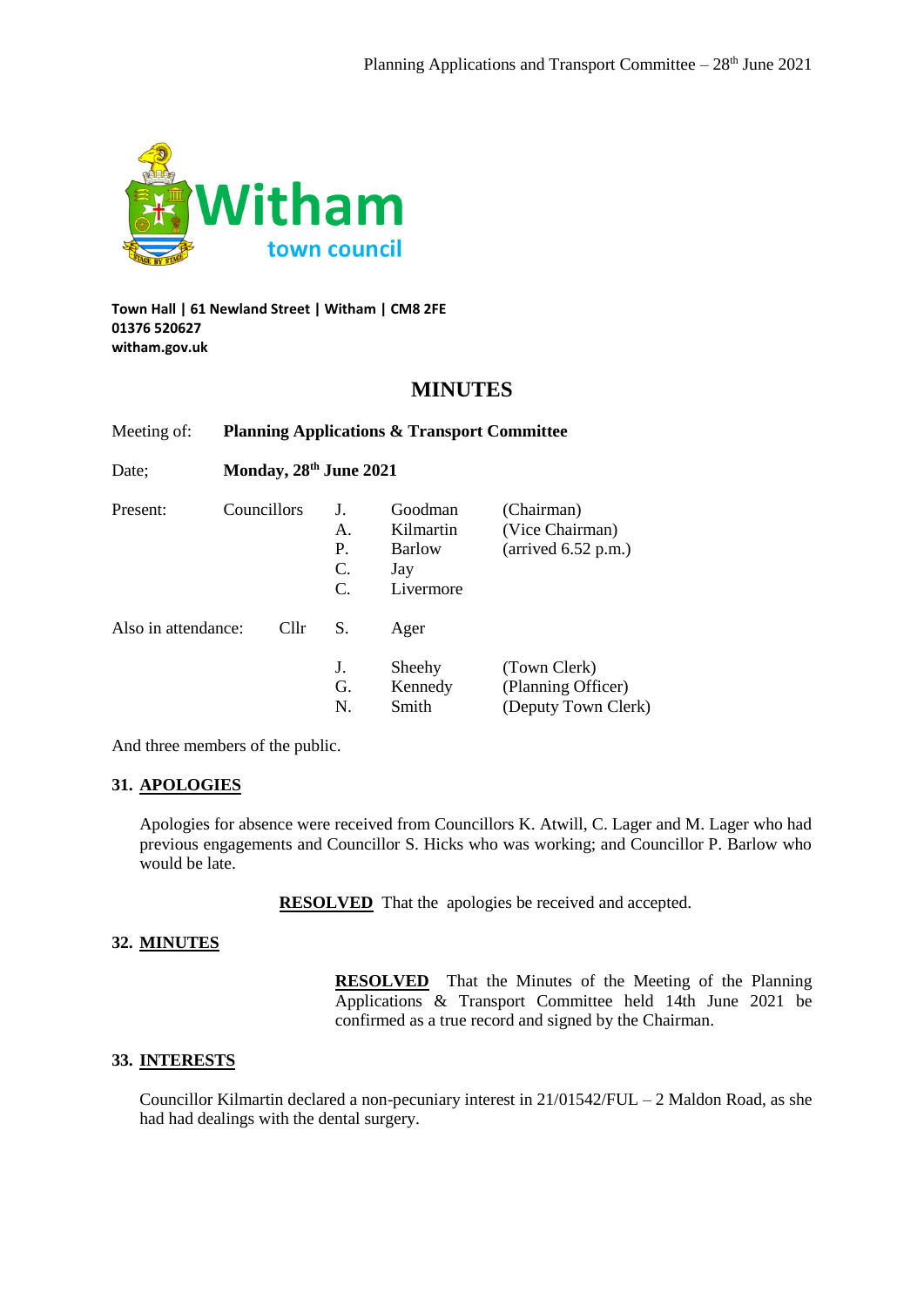## **34. QUESTIONS AND REPRESENTATIONS FROM MEMBERS OF THE PUBLIC**

John Palombi, Witham and Countryside Society, asked about the significant delays in resolving the drainage issues at Gimsons.

The Chairman explained that as this matter was not on the Agenda could Mr Palombi contact the office to seek an update.

## **35. CLERK'S REPORT**

The Clerk's Report on matters arising was received.

**RESOLVED** That the Clerk's Report be received and noted.

## **36. PART 1 APPLICATIONS**

| 21/01669/HH                    | <b>36 The Avenue, Witham</b><br>Erection of single storey rear extnsion, with internal alterations                        |
|--------------------------------|---------------------------------------------------------------------------------------------------------------------------|
|                                | <b>NO OBJECTION</b>                                                                                                       |
| 21/01710/HH                    | <b>16 Henderson Way, Witham</b><br>Single storey rear extension                                                           |
|                                | <b>NO OBJECTION</b>                                                                                                       |
| 21/01721/HH                    | <b>16 Bones Croft, Witham</b><br>Erection of single storey rear extension                                                 |
|                                | <b>NO OBJECTION</b>                                                                                                       |
| 21/01795/HH                    | 12 Augustus Way, Witham<br>First floor extension above garage and part conversion of garage to<br>habitable accommodation |
|                                | <b>NO OBJECTION</b>                                                                                                       |
| 21/01781/HH                    | <b>16 Baker Way, Witham</b><br>Replacement of existing windows and external doors                                         |
|                                | <b>NO OBJECTION</b>                                                                                                       |
| 21/01382/HH                    | <b>26 Mersey Road, Witham</b><br>First floor front extension                                                              |
|                                | <b>NO OBJECTION</b>                                                                                                       |
| <b>37. PART 2 APPLICATIONS</b> |                                                                                                                           |

## **21/01854/TPOCON 18 The Paddocks, Witham** Notice of Intent to carry out works to trees in a Conservation Area – Remove Cherry tree and Holly bush.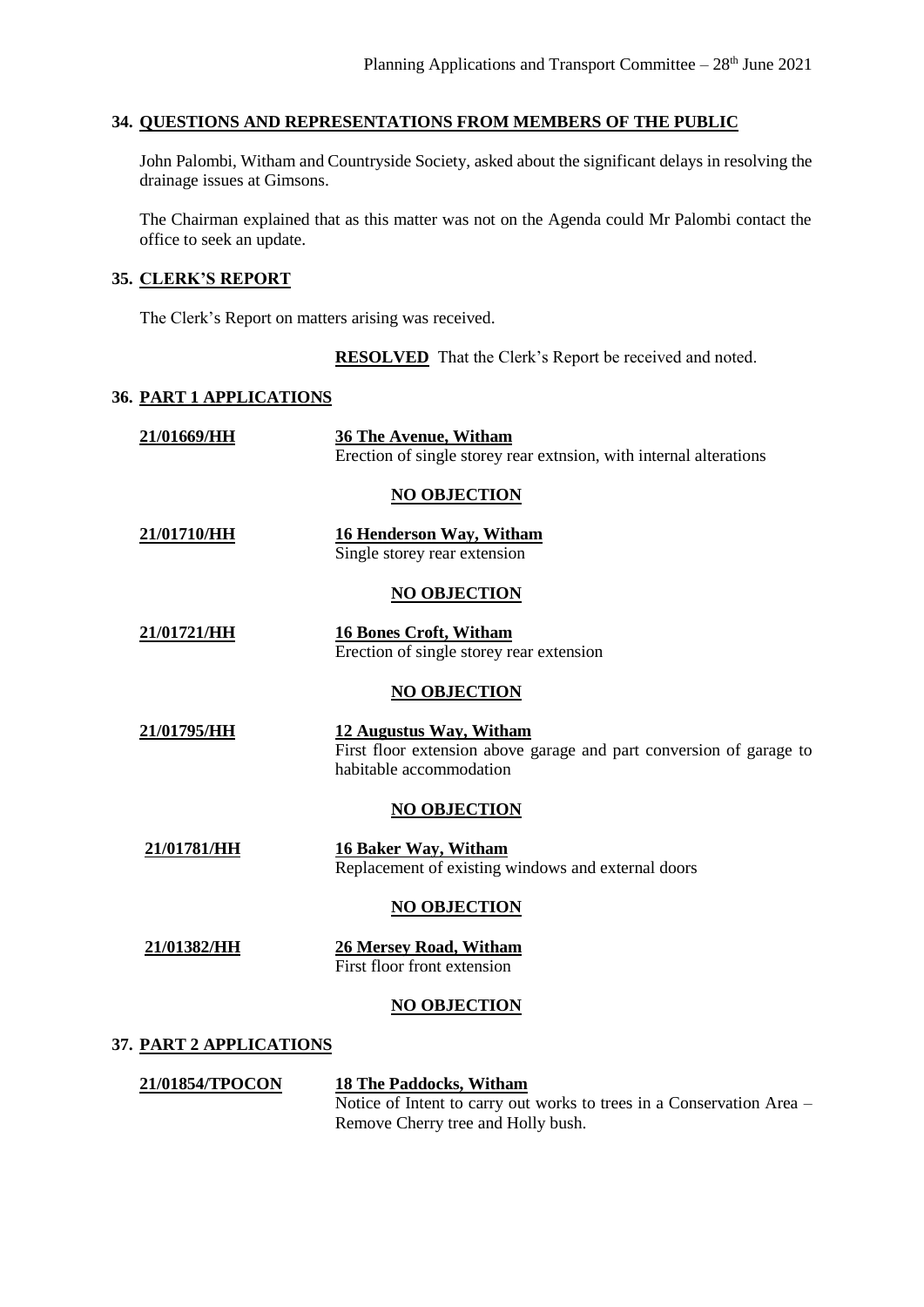The Tree Warden had made a site visit and recommended that the tree should not be felled but reduced in size by 1.5m and that there would be no objections to the holly bush being removed.

> **RECOMMEND REFUSAL** on the grounds that felling the tree is not justified but would suggest reduction in size by 1.5m, that there would be no objections to removal of the holly bush and subject to the advice of the District Council's Landscape Officer.

**21/01510/FUL Land adjacent to Lodge Farm, Hatfield Road, Witham** Temporary Construction Access onto Hatfield Road until 31st December 2026

> Members were concerned about the access onto a busy road at this dangerous location.

> > **NO OBJECTION** subject to mitigation to ensure road safety.

# **21/01862/TPOCON Littlefields, 41 Chipping Hill, Witham**

Notice of intent to carry out works to trees in a Conservation Area

The Tree Warden had made a site visit and recommended no objection subject to the replacement tree being planted.

> **NO OBJECTION** subject to the planting of a replacement tree and the advice of the District Council's Landscape Officer.

## **21/01874/TPOCON Penhaligon Court, Guithavon Street, Witham** Notice of intent to carry out works to trees in a Conservation Area – carry out 2m crown reductions to 2 Ash trees

The Tree Warden had made a site visit and recommended that in view of the size of the trees a 2m size reduction would be excessive and advised that crown reduction should be limited to 1.5m.

> **NO OBJECTION** subject to the crown reduction being limited to 1.5m and the advice of the District Council's Landscape Officer.

Councillor Barlow arrived at the Meeting.

## **21/01640/HH 41 Howbridge Road, Witham**

First floor side extension and first floor rear extension

Members noted the potential for over looking from the rear Juliet balcony.

> **NO OBJECTION** subject to no representations from the neighbours regarding the potential for over looking contrary to RLP 17 and LPP29f.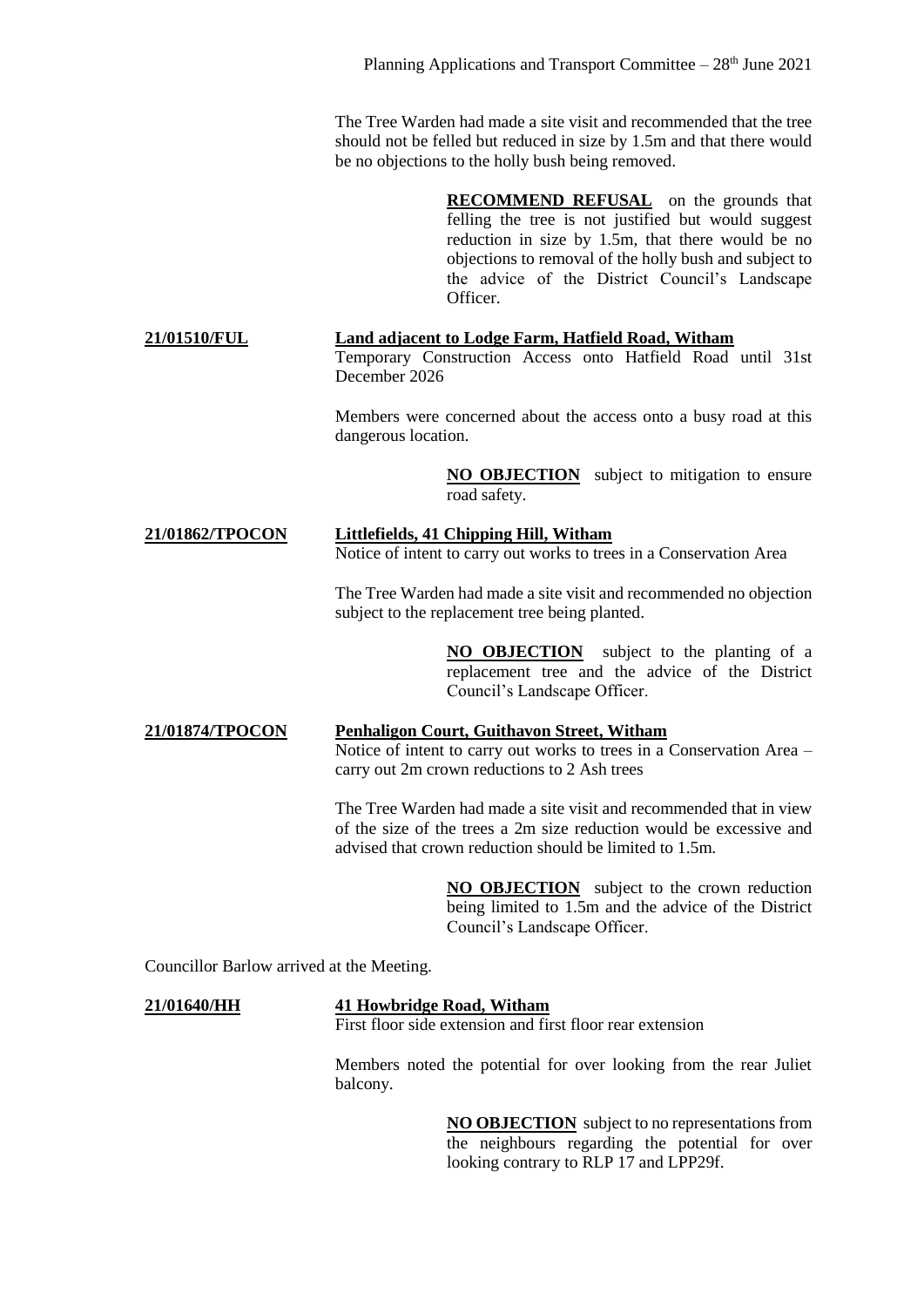## **21/01542/FUL 2 Maldon Road, Witham**

Two storey rear extension with internal alterations, replacement windows including new shopfront and external cladding

Councillor Kilmartin had declared an interest.

Members agreed that the proposal for the new shop front, windows and cladding was inappropriate in a Conservation Area.

> **RECOMMEND REFUSAL** on the grounds that the new shop front, windows and cladding would be inappropriate in a Conservation Area contrary to RLP108 and LPP48.

## **21/01815/HH 9 Duncombe Close, Witham** Single storey rear extension

Members agreed that the proposed extension would be excessive and limit the amenity space available for this propoerty.

> **RECOMMEND REFUSAL** on the grounds that the garden size would be reduced to approximately half the required space as recommended by the Essex Design Guide and contrary to RLP17.

## **38. REVISED/URGENT PLANS**

**21/01498/HH 10Augustus Way, Witham** Erection of 1.8m high boundary fence

> Members were concerned that the proposed boundary fence would adversely affect the street scene.

> > **RECOMMEND REFUSAL** on the grounds of adverse impact on the street scene contrary to RLP 25 and LPP43b.

## **39. DECISIONS**

Decisions on planning applications pertaining to Witham were received.

**RESOLVED** That the decisions be received and noted.

## **40. A12 MEETINGS**

The Notes from the A12 Meetings held 15th June 2021 were received.

**RESOLVED** That the Notes be received and information noted.